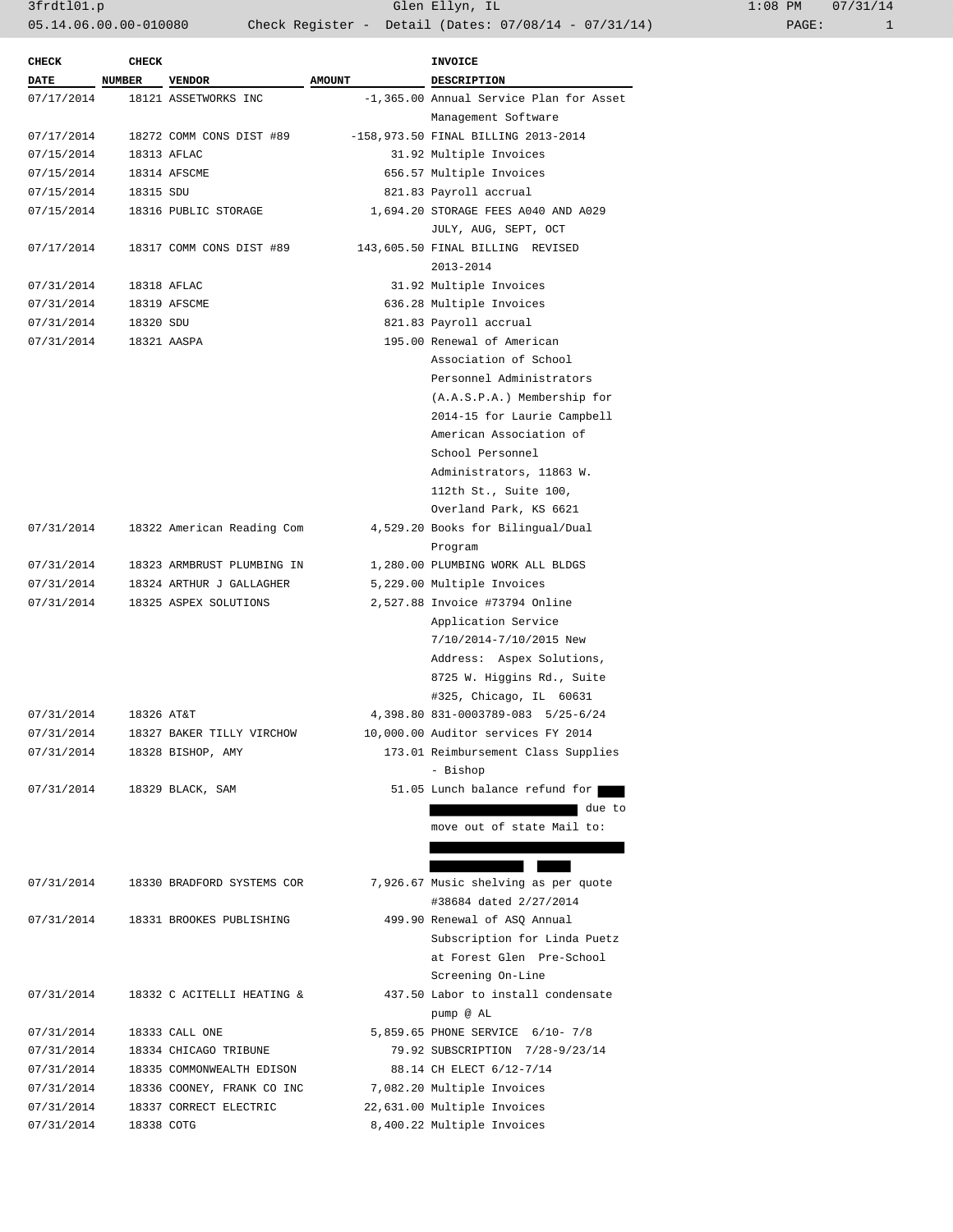3frdtl01.p Glen Ellyn, IL 1:08 PM 07/31/14 05.14.06.00.00-010080 Check Register - Detail (Dates: 07/08/14 - 07/31/14)

| <b>CHECK</b> | CHECK         |                            |               | <b>INVOICE</b>                         |
|--------------|---------------|----------------------------|---------------|----------------------------------------|
| <b>DATE</b>  | <b>NUMBER</b> | <b>VENDOR</b>              | <b>AMOUNT</b> | <b>DESCRIPTION</b>                     |
| 07/31/2014   |               | 18339 COUNCIL EXCEPTIONAL  |               | 230.00 CEC Membership for Michelle     |
|              |               |                            |               | Gallo Student Service                  |
|              |               |                            |               | Director                               |
| 07/31/2014   |               | 18340 COUNTRYSIDE WELDING  |               | 35.00 REWELD TABLE LEG                 |
| 07/31/2014   |               | 18341 CPI QUALIFIED PLAN C |               | 32.00 457b fee adjustment for month    |
|              |               |                            |               | beginning 5/1/14                       |
| 07/31/2014   |               | 18343 CRUISE BOILER & REPA |               | 34,620.00 Multiple Invoices            |
|              |               | 18344 CULLIGAN WATER CONDI |               |                                        |
| 07/31/2014   |               |                            |               | 110.00 CONSOLE RENTAL JUNE             |
| 07/31/2014   |               | 18345 DAILY HERALD         |               | 34.00 SUBSCRIPTION 7/12-8/08           |
| 07/31/2014   |               | 18346 DIVERSIFIED OFFICE C |               | 254.00 Custodial services at CH        |
| 07/31/2014   |               | 18347 DUPAGE COUNTY CLERK  |               | 10.00 Notary registration Nancy        |
|              |               |                            |               | Mogk                                   |
| 07/31/2014   |               | 18348 DUPAGE SECURITY SOLU |               | 122.40 HD 7/8 SER CALL                 |
| 07/31/2014   |               | 18349 ELIM CHRISTIAN SERVI |               | 1,749.78 June Summer Tuition for       |
|              |               |                            |               | student Invoice#145706                 |
| 07/31/2014   |               | 18350 ESCOBAR HERNANDEZ, G |               | 25.70 REIMBURSEMENT MILEAGE            |
| 07/31/2014   |               | 18351 FIRM SYSTEMS         |               | 563.00 Invoice #0888357-IN             |
|              |               |                            |               | Fingerprints 6/30/2014                 |
| 07/31/2014   |               | 18352 FOLLETT SCHOOL SOLUT |               | 76.68 Barcode Labels - S. Stout -      |
|              |               |                            |               | Follett Software Company               |
| 07/31/2014   | 18353 FQC     |                            |               | 1,000.00 PROJ MGMT BALANCE DUE FROM    |
|              |               |                            |               | 5/2014                                 |
| 07/31/2014   |               | 18354 FRANCZEK RADELET & R |               | 12,816.11 Multiple Invoices            |
| 07/31/2014   |               | 18355 GLENOAKS THERAPEUTIC |               | 1,053.48 June Summer School Billing    |
|              |               |                            |               | for D41 student                        |
| 07/31/2014   |               | 18356 GOVERNMENT LEASING & |               | 115,371.09 LEASE PAYMENT SCHEDULES O & |
|              |               |                            |               | S                                      |
| 07/31/2014   |               | 18357 GRAPHICS PLUS INC    |               | 484.80 Invoice # 31813 - LC Posters    |
|              |               |                            |               | for Hadley & Elem buildings            |
| 07/31/2014   |               | 18358 HEALTH MANAGEMENT SY |               | 55.44 Invoice #20610714 - Employee     |
|              |               |                            |               | Assistance Program/Adjust to           |
|              |               |                            |               | reflect employee count                 |
|              |               |                            |               |                                        |
| 07/31/2014   |               | 18359 HEARTLAND BUSINESS S |               | 60.00 Replacement Hard Drive for       |
|              |               |                            |               | Backup06 Server                        |
| 07/31/2014   |               | 18360 ICE MOUNTAIN SPRING  |               | 123.26 Multiple Invoices               |
| 07/31/2014   |               | 18361 INTEGRYS ENERGY SERV |               | 30,516.69 Multiple Invoices            |
| 07/31/2014   |               | 18362 INTERIOR STEEL PRODU |               | 7,365.00 Replacement locks for girls   |
|              |               |                            |               | lockers @ Hadley                       |
| 07/31/2014   |               | 18363 KELLY SERVICES       |               | 259.70 WEEK 6/29 PAY ANALYST           |
| 07/31/2014   |               | 18364 LAUTH, KELLIE        |               | 1,360.00 Honorarium for PBL Training   |
|              |               |                            |               | held the week of June 23,              |
|              |               |                            |               | 2014<br>8 Hours/Day $x$ \$34 =         |
|              |               |                            |               | $$272x5 = $1,360.00$ Per Laurie        |
|              |               |                            |               | Campbell                               |
| 07/31/2014   | 18365 LEND    |                            |               | 5,252.09 2014-2015 LEND Dues           |
| 07/31/2014   |               | 18366 LINDEN OAKS HOSPITAL |               | 549.60 Hospital Tutoring for D41       |
|              |               |                            |               | student                                |
| 07/31/2014   |               | 18367 LRP PUBLICATIONS     |               | 303.50 LRP renewal # MU2211428         |
|              |               |                            |               | $10/01/2014 - 09/30/2015$              |
| 07/31/2014   |               | 18368 MACNEAL SCHOOL       |               | 1,393.34 Tuition for D41 student 1/2   |
|              |               |                            |               | day billing Retro per diem             |
|              |               |                            |               | rate Aug - Jan 2014 Reetro             |
|              |               |                            |               |                                        |
|              |               |                            |               | per diem rate Feb - May 2014           |
| 07/31/2014   |               | 18369 MARQUARDT SCHOOL DIS |               | 21,991.51 Food Service - June 2014     |
| 07/31/2014   |               | 18370 MASTER LOCK          |               | 3,937.94 Hadley Student Locks quantity |
|              |               |                            |               | 750 A400K-424                          |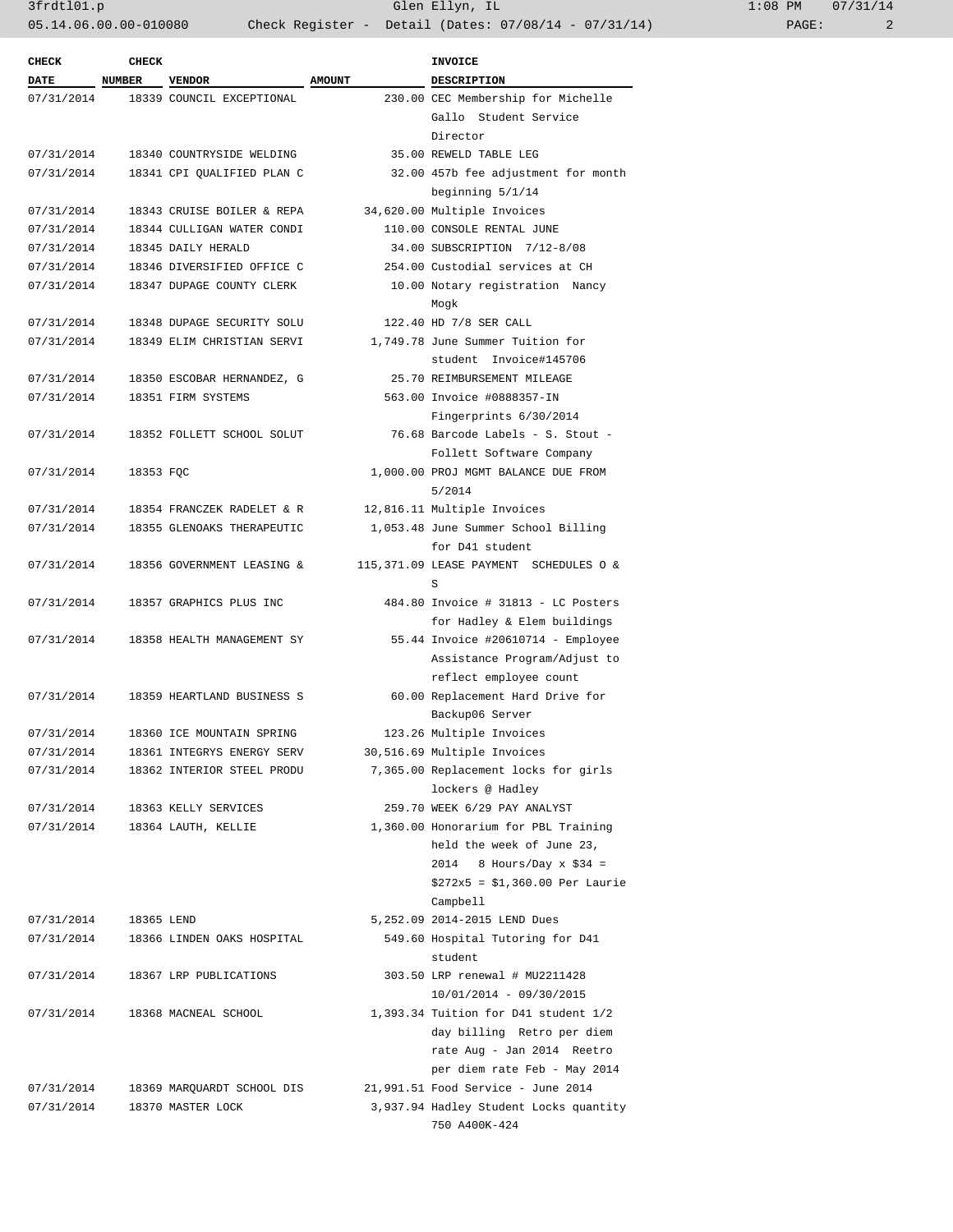3frdtl01.p Glen Ellyn, IL 1:08 PM 07/31/14 05.14.06.00.00-010080 Check Register - Detail (Dates: 07/08/14 - 07/31/14) PAGE: 3

| <b>CHECK</b> | <b>CHECK</b> |                            |               | <b>INVOICE</b>                        |
|--------------|--------------|----------------------------|---------------|---------------------------------------|
| <b>DATE</b>  | NUMBER       | <b>VENDOR</b>              | <b>AMOUNT</b> | <b>DESCRIPTION</b>                    |
| 07/31/2014   |              | 18371 MAXON, KATHLEEN      |               | 500.00 Camp Invention                 |
| 07/31/2014   |              | 18372 METRO PROFESSIONAL P |               | 6,921.88 Multiple Invoices            |
| 07/31/2014   |              | 18373 MONARCH RENOVATION I |               | 5,790.00 Monarch Renovation Inc. 1216 |
|              |              |                            |               | Capital Drive Unit D Addison,         |
|              |              |                            |               | IL 60101 630-543-1066                 |
|              |              |                            |               | 630-543-1088 FX Repair                |
|              |              |                            |               | lockers in Boys room, and             |
|              |              |                            |               | re-number entire school's             |
|              |              |                            |               | lockers                               |
| 07/31/2014   |              | 18374 NASSP/NASC           |               | 125.00 National Association of        |
|              |              |                            |               | Student Councils membership           |
|              |              |                            |               | renewal                               |
| 07/31/2014   |              | 18375 NORTHERN ILLINOIS GA |               | 997.83 Multiple Invoices              |
| 07/31/2014   |              | 18376 NORTHERN ILLINOIS GA |               | 95.75 Multiple Invoices               |
| 07/31/2014   |              | 18377 OFFICE DEPOT         |               | 2,143.35 Multiple Invoices            |
| 07/31/2014   |              | 18378 OLIVE GROVE LANDSCAP |               | 16,434.26 Multiple Invoices           |
| 07/31/2014   |              | 18379 OVERDRIVE            |               | 3,000.00 ebook subscription           |
| 07/31/2014   |              | 18380 PADDOCK ENTERPRISES, |               | 8,820.00 Annual basketball backstop   |
|              |              |                            |               | inspections for all locations         |
| 07/31/2014   |              | 18381 PARTITION PROS       |               | 1,960.00 Annual inspection Coil Wall  |
|              |              |                            |               | at Hadley's auditorium                |
| 07/31/2014   |              | 18382 PATTEN POWER SYSTEMS |               | 672.00 Annual maintenance and         |
|              |              |                            |               | inspection of generator at            |
|              |              |                            |               | CSO                                   |
| 07/31/2014   |              | 18383 PETRAMALE, MEGAN     |               | 30.82 FLES Summer School Supplies     |
| 07/31/2014   |              | 18384 PITNEY BOWES INC     |               | 558.57 Postage meter supplies Order   |
|              |              |                            |               | #44458045                             |
| 07/31/2014   |              | 18385 PREMIER              |               | 12,723.00 Multiple Invoices           |
| 07/31/2014   |              | 18386 PRIOLA, MICHELLE     |               | 1,360.00 Honorarium for Michelle      |
|              |              |                            |               | Priola for PBL Training held          |
|              |              |                            |               | the week of June 23, 2014 8           |
|              |              |                            |               | Hours/Day x $$34 = $272x5 =$          |
|              |              |                            |               | \$1,360.00                            |
| 07/31/2014   |              | 18387 PROFESSIONAL PAVING  |               | 2,650.00 Sink hole repair on parking  |
|              |              |                            |               | lot near main entrance @ CH           |
| 07/31/2014   |              | 18388 RICOH                |               | 1,066.48 Yearly service for RICOH     |
|              |              |                            |               | duplicators                           |
| 07/31/2014   |              | 18389 ROSCOE CO            |               | 105.77 MOP SERV 6/18                  |
| 07/31/2014   |              | 18390 RYAN, JEANETTE       |               | 1,360.00 Honorarium for PBL Training  |
|              |              |                            |               | held the week of June 23,             |
|              |              |                            |               | $2014: 8$ Hours/Day x \$34 =          |
|              |              |                            |               | $$272x5 = $1,360.00 for$              |
|              |              |                            |               | Jeanette Ryan, 5425 Wolf St.,         |
|              |              |                            |               | Frederick, CO 80504-3433              |
|              |              |                            |               | Per Laurie Campbell                   |
| 07/31/2014   |              | 18391 SBARRA, DINA         |               | 500.00 Camp Invention                 |
| 07/31/2014   |              | 18392 SCHOLASTIC MAGAZINES |               | 60.50 Foreign Language Magazine       |
| 07/31/2014   |              | 18393 SCHOOL SPECIALTY     |               | 21.50 DIVIDER INSERT                  |
| 07/31/2014   |              | 18394 SECRETARY OF STATE I |               | 10.00 Notary for Amy Sabalaskey       |
| 07/31/2014   |              | 18395 SOARING EAGLE ACADEM |               | 34,446.72 Multiple Invoices           |
| 07/31/2014   |              | 18396 THE OMNI GROUP       |               | 58.50 403(b) plan oversight           |
|              |              |                            |               | services                              |
| 07/31/2014   |              | 18397 TIGERDIRECT.COM      |               | 129.83 Multiple Invoices              |
| 07/31/2014   |              | 18398 TRANSLATION SMART    |               | 500.00 Translation of documents       |
| 07/31/2014   |              | 18399 TYCO INTEGRATED SECU |               | 5,305.31 Annual service contracts for |
|              |              |                            |               | Tyco Integrated Security              |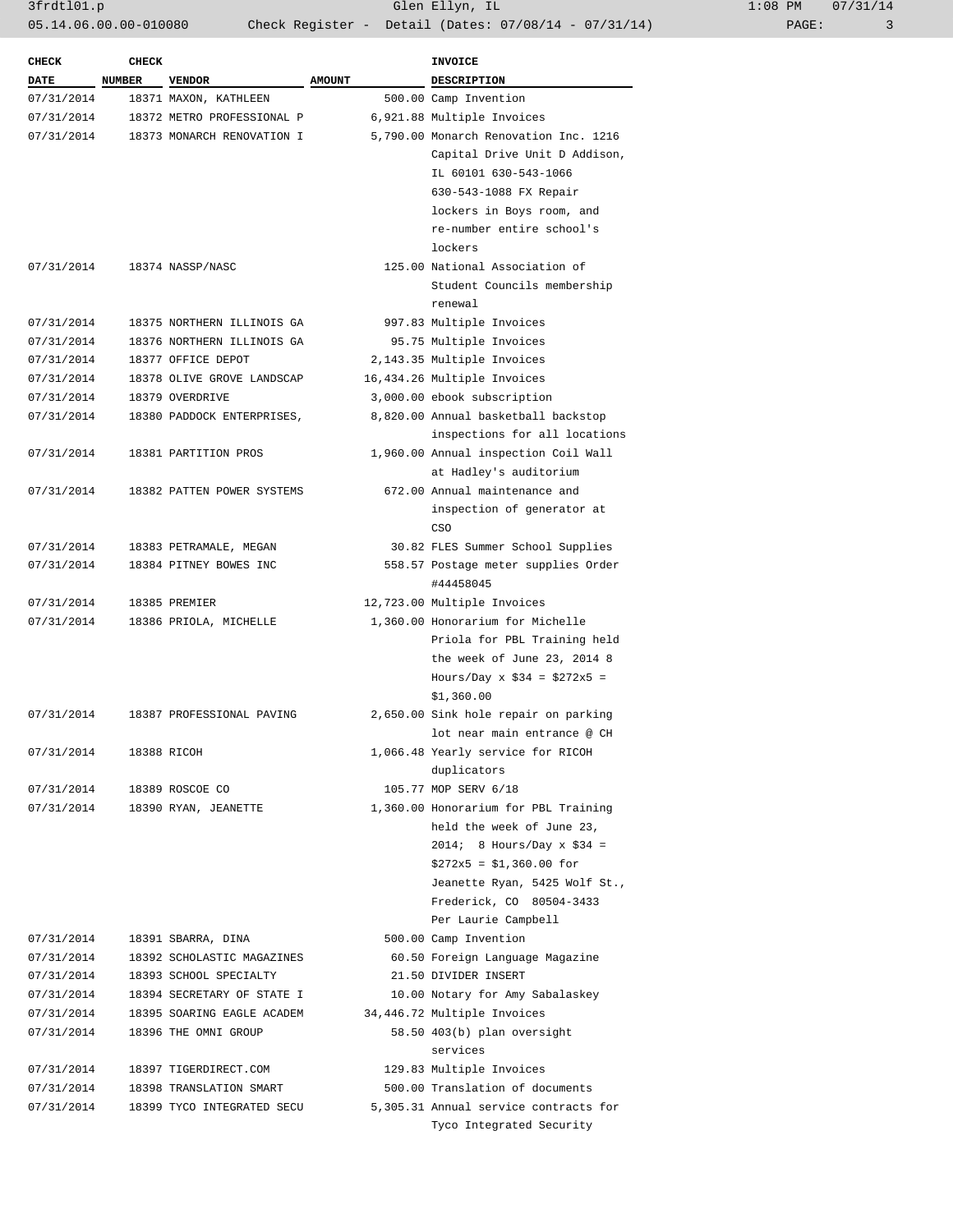| $1:08$ PM |       | 07/31/14 |
|-----------|-------|----------|
|           | PAGE: | 4        |

| <b>CHECK</b>                   | <b>CHECK</b>  |                                           |               | <b>INVOICE</b>                       |
|--------------------------------|---------------|-------------------------------------------|---------------|--------------------------------------|
| <b>DATE</b>                    | <b>NUMBER</b> | <b>VENDOR</b>                             | <b>AMOUNT</b> | <b>DESCRIPTION</b>                   |
|                                |               |                                           |               | video camera security systems        |
|                                |               |                                           |               | all locations                        |
| 07/31/2014                     |               | 18400 US BANK                             |               | 225.00 ADM FEE<br>2004 GEN OGLIG     |
|                                |               |                                           |               | 2/01/14-7/31/2014<br><b>BONDS</b>    |
| 07/31/2014                     |               | 18401 VANGUARD ENERGY SERV                | 117.07 GAS    | $6/01/14 - 6/30/14$                  |
| 07/31/2014                     |               | 18402 VILLAGE OF GLEN ELLY                |               | 500.00 ESCROW-PLANNING AND           |
|                                |               |                                           |               | ENGINEERING 6/30/14                  |
| 07/31/2014                     |               | 18404 XEROX CORP                          |               | 3,968.60 Multiple Invoices           |
|                                |               | 07/15/2014 201400012 GLEN ELLYN EDUCATION |               | 192.95 Payroll accrual               |
|                                |               | 07/15/2014 201400013 ILLINOIS DEPT OF REV |               | 25,280.01 Multiple Invoices          |
|                                |               | 07/15/2014 201400017 INTERNAL REV SERVICE |               | 99,377.10 Multiple Invoices          |
| 07/15/2014 201400029 T H I S   |               |                                           |               | 8,499.79 Multiple Invoices           |
|                                |               | 07/15/2014 201400037 TEACHERS RETIREMENT  |               | 51,299.16 Multiple Invoices          |
|                                |               | 07/15/2014 201400045 THE OMNI GROUP       |               | 17,013.57 Multiple Invoices          |
| 07/15/2014 201400052 WAGEWORKS |               |                                           |               | 3,501.84 Multiple Invoices           |
|                                |               | 07/28/2014 201400054 EFLEX GROUP          |               | 451.26 HRA Monthly Administration    |
|                                |               |                                           |               | for July 2014                        |
|                                |               | 07/31/2014 201400055 ILL MUNICIPAL RETIRE |               | 39,052.93 Multiple Invoices          |
|                                |               | 07/31/2014 201400056 ILLINOIS DEPT OF REV |               | 20,624.40 Multiple Invoices          |
|                                |               | 07/31/2014 201400057 INTERNAL REV SERVICE |               | 97,996.96 Multiple Invoices          |
| 07/31/2014 201400058 T H I S   |               |                                           |               | 8,652.71 Multiple Invoices           |
|                                |               | 07/31/2014 201400059 TEACHERS RETIREMENT  |               | 52,201.97 Multiple Invoices          |
| 07/31/2014 201400060 WAGEWORKS |               |                                           |               | 3,501.84 Multiple Invoices           |
|                                |               | 07/31/2014 201400061 THE OMNI GROUP       |               | 17,013.57 Multiple Invoices          |
|                                |               | 07/31/2014 201400062 GLEN ELLYN EDUCATION |               | 192.95 Payroll accrual               |
|                                |               | 07/29/2014 201400096 EDUCATIONAL BENEFIT  |               | 405,615.85 July 2014 - AD&D, Dental, |
|                                |               |                                           |               | Life and Medical                     |
|                                |               | 07/29/2014 201400097 RELIANCE STANDARD LI |               | 375.90 LTD 8/1/14 to 8/31/14         |
| 07/29/2014 201400098 REV TRAK  |               |                                           |               | 278.88 Daily deposits/RevTrak June   |
|                                |               |                                           |               | 2014                                 |
|                                |               | 07/29/2014 201400099 TEACHERS RETIREMENT  |               | 198.87 Invoice #187259               |
| 07/29/2014 201400100 TH IS     |               |                                           |               | 6,330.58 July 2014 - Invoice #187259 |
|                                |               | 07/29/2014 201400101 UNUM LIFE INSURANCE  |               | 2,533.22 LTD - 8/1/14 to 8/31/14     |
|                                |               | Totals for checks                         | 1,284,450.85  |                                      |